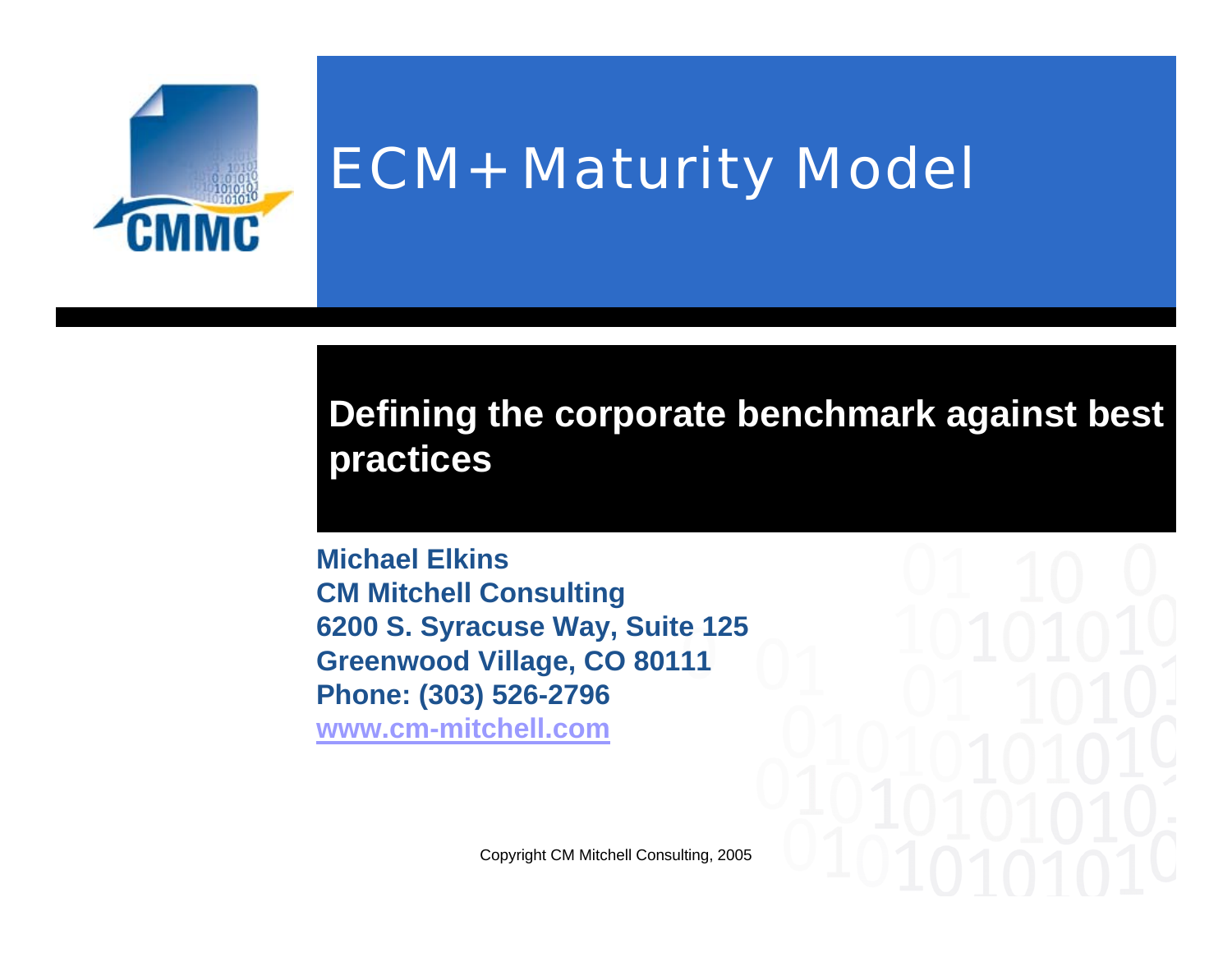

## Purpose

- **Level setting of ECM knowledge for project teams** 
	- Aligns goals and objectives and expectations
	- **Improves the educational process by logically linking core** components together and highlighting key interactions
	- **Exercise Exercise 2 common understanding of components**
- **Establish a corporate baseline for ECM and related** initiatives
	- Decreases time needed for discovery and assessment of current and future wants and needs
- **Prioritize goals based on known criteria and established** business objectives
	- Creates an understanding of how ECM+ impacts and is impacted by other corporate initiatives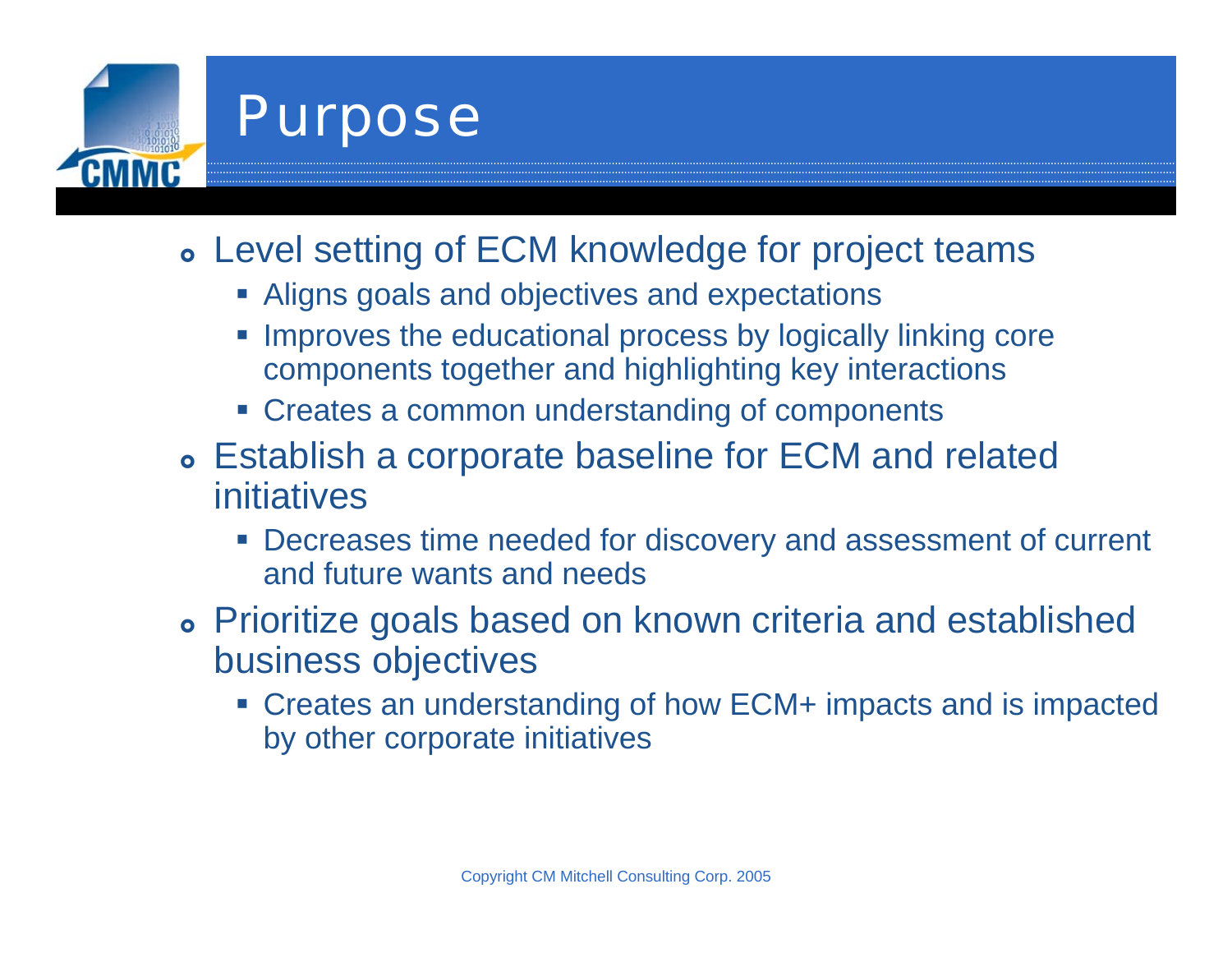This ECM+ maturity model provides a roadmap for all aspects of ECM deployment and is designed to provide companies with tactical initiatives needed to develop enterprise capable systems. Each component of ECM+ is listed with its own maturity model within the framework.



#### **Adaptive**

With the foundation established, analysis and improvement take hold. Corporate awareness and education provide the basis for continued improvement and expanded deployment.

ECM, as a foundation, provides strong compliance and financial returns based on constantly improving processes.

#### **Operationalized**

ECM begins to become institutionalized. No longer a departmental initiative, the company begins to benefit from information management.

#### **Building/ Evolving**

Departments begin to realize the benefits of the various components of ECM. Improvements based on single applications such as automating forms or key processes.

#### **Formation**

Building the foundation for the technology. Standards are developed for content policies and procedures. Compliance is often a driving factor.

#### **Potential**

Inefficiencies are commonplace and risk to the company quite high. Information is stored on corporate PCs and share drives with no information lifecycle. Duplicate information is everywhere and no change management policies exist.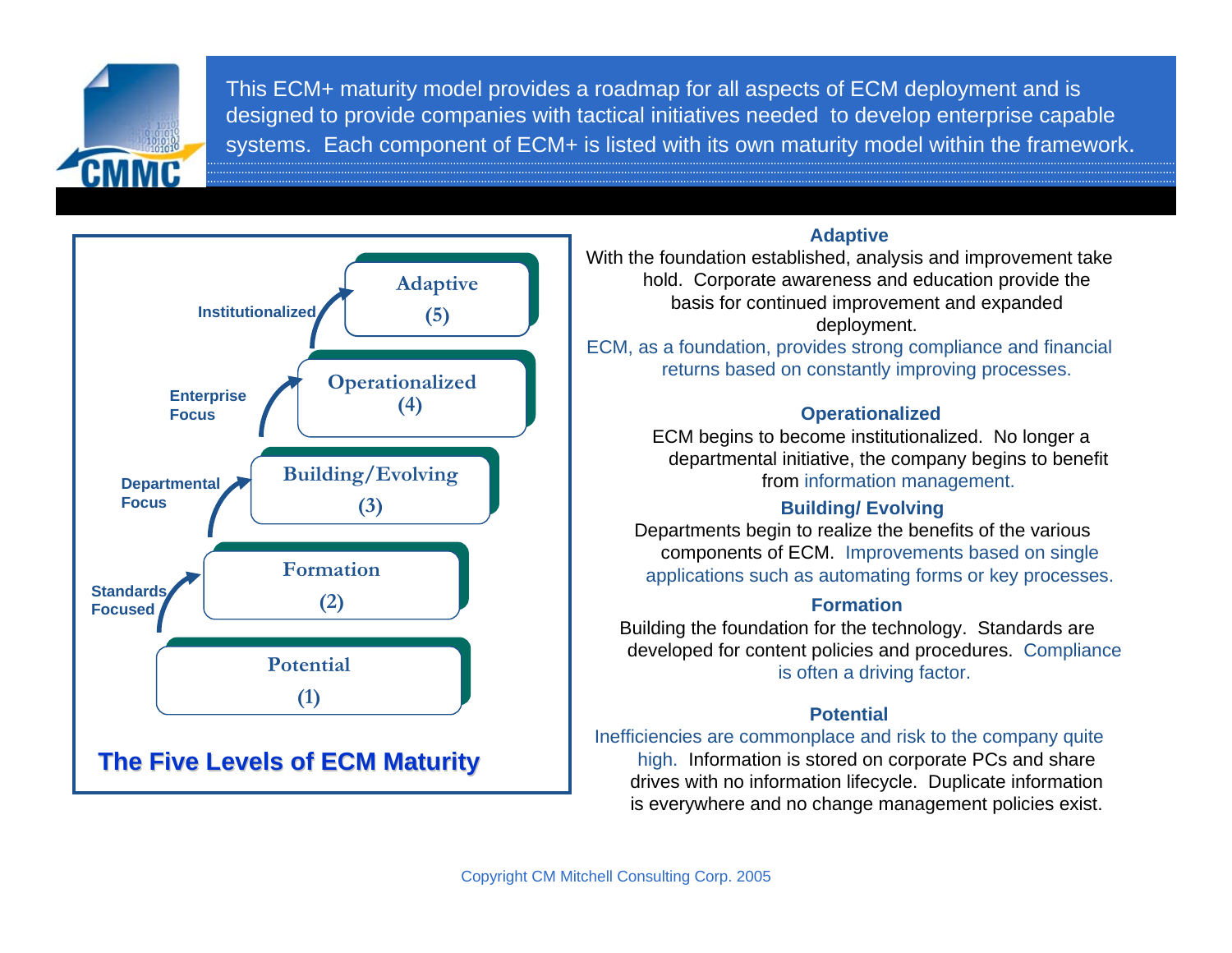

# Core ECM+ Components

- **Document and Image Management** (EDMS/CMS)
- **Business Process Management (BPM)**
- } Records Information Management (RIM/RM)
- **Electronic Forms Management (eForms)**
- } Web Content Management (WCM)
- } Portals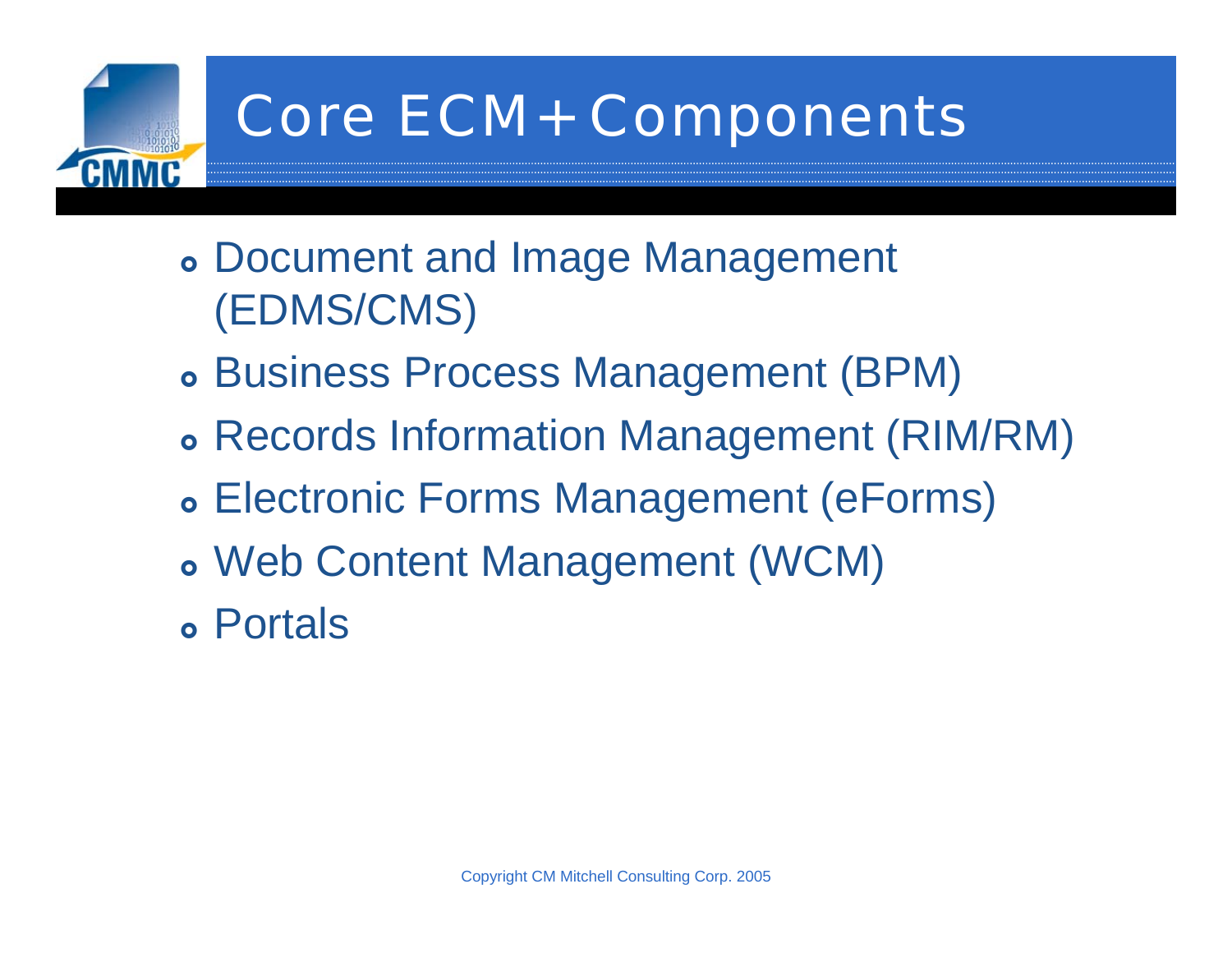

### Document & Image Management

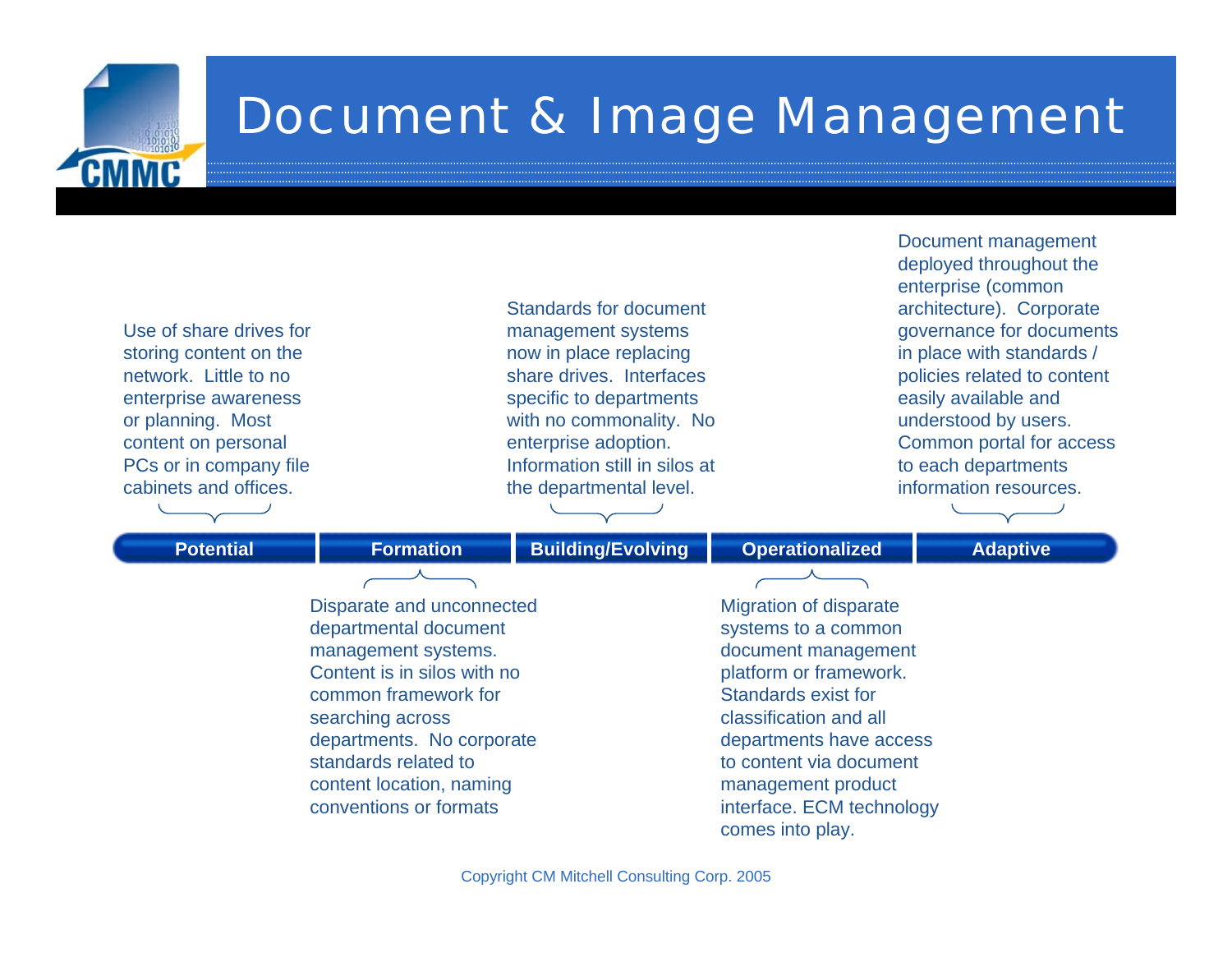

### Business Process Management

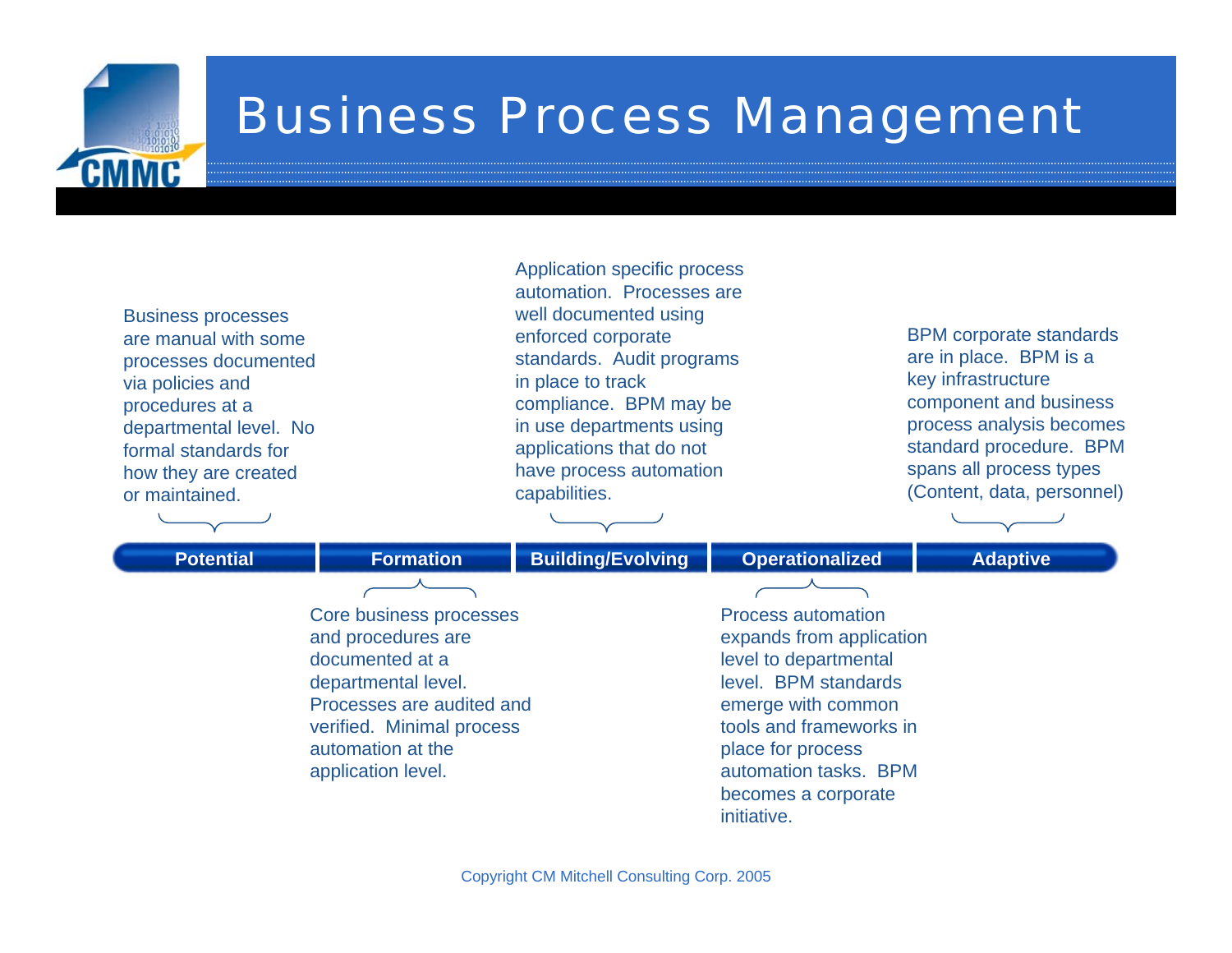

### Records Information Management

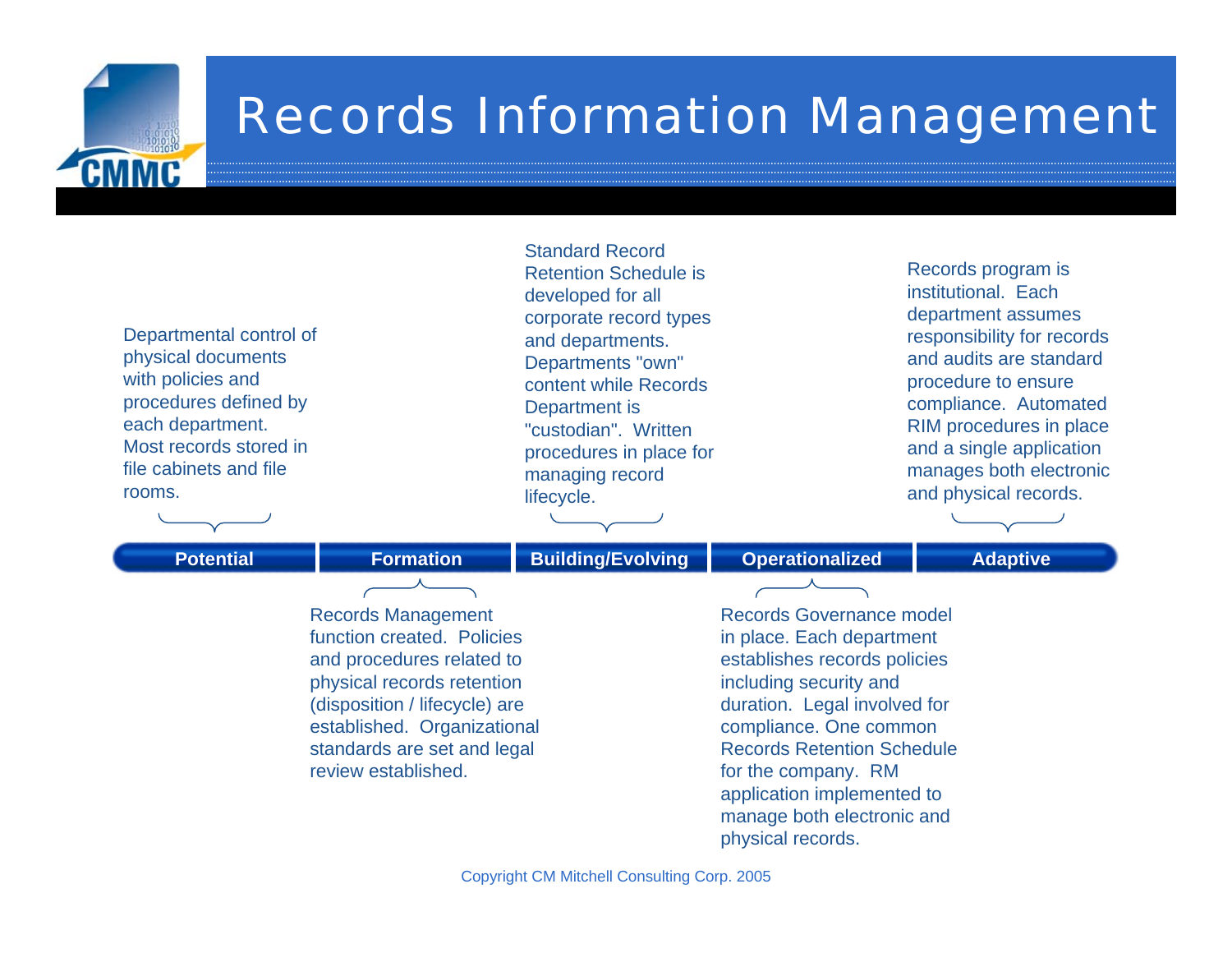

# Electronic Forms

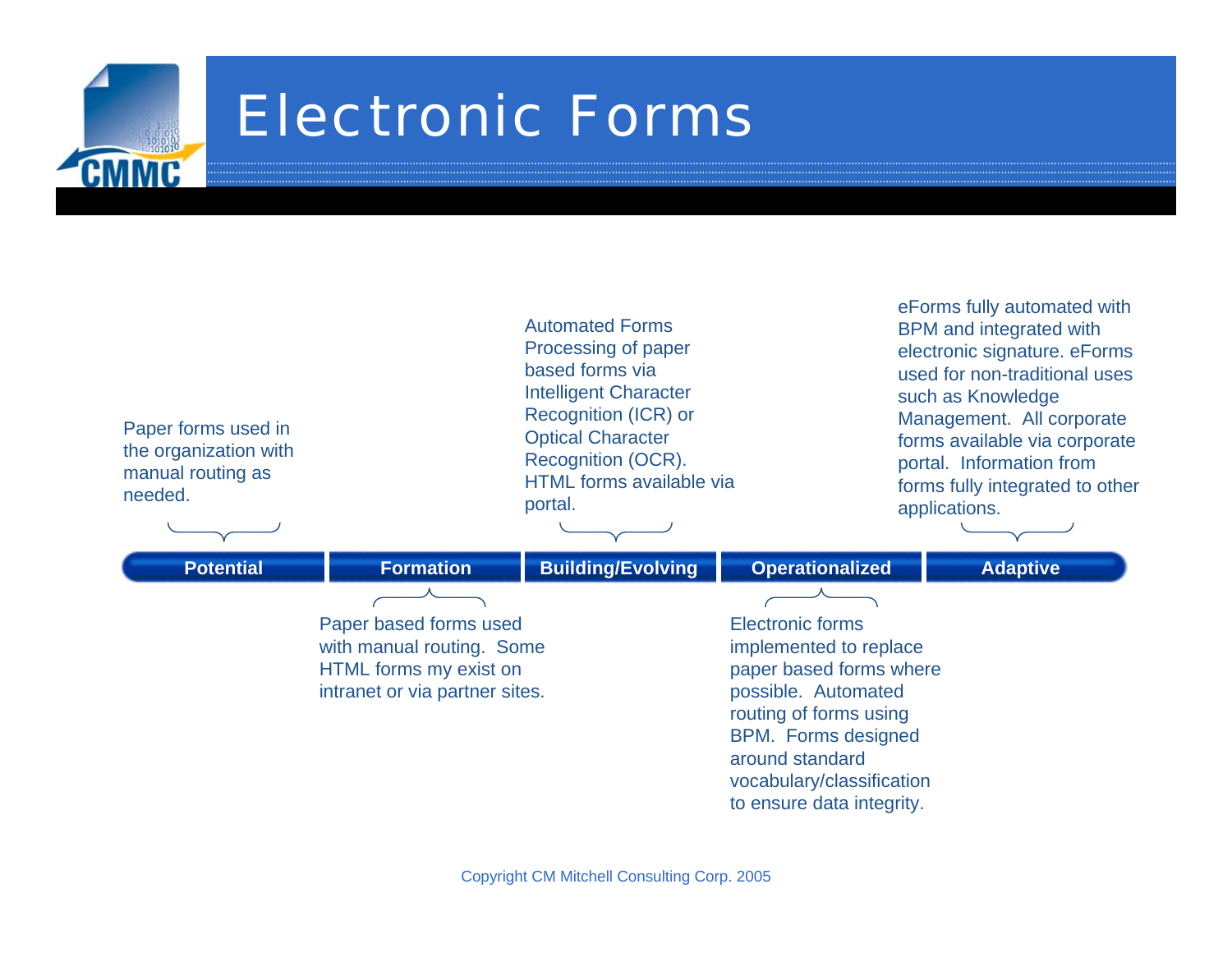

# Web Content Management



\* Dynamic: Web content that changes to reflect modifications to the content that comprises the page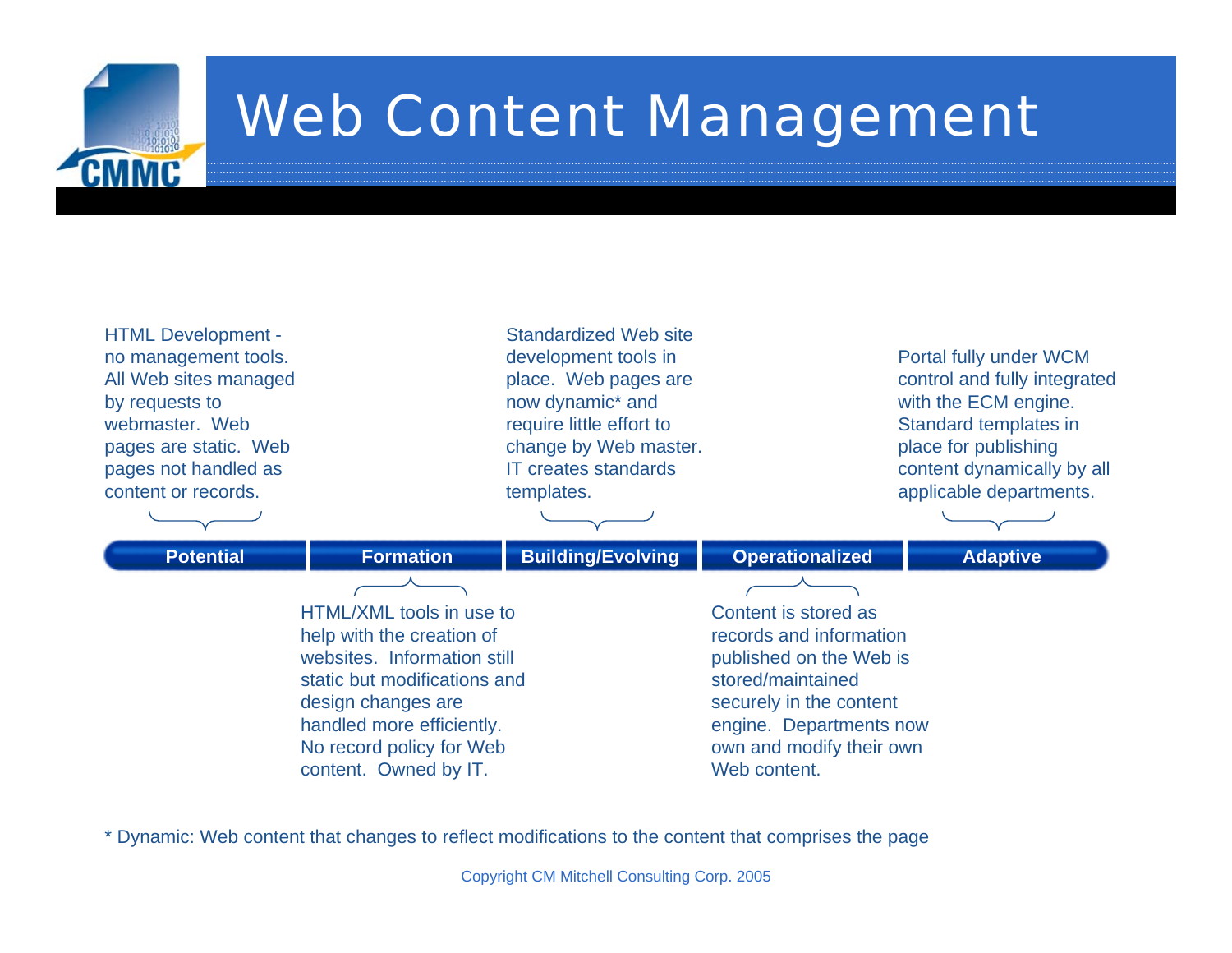

### Web Portal

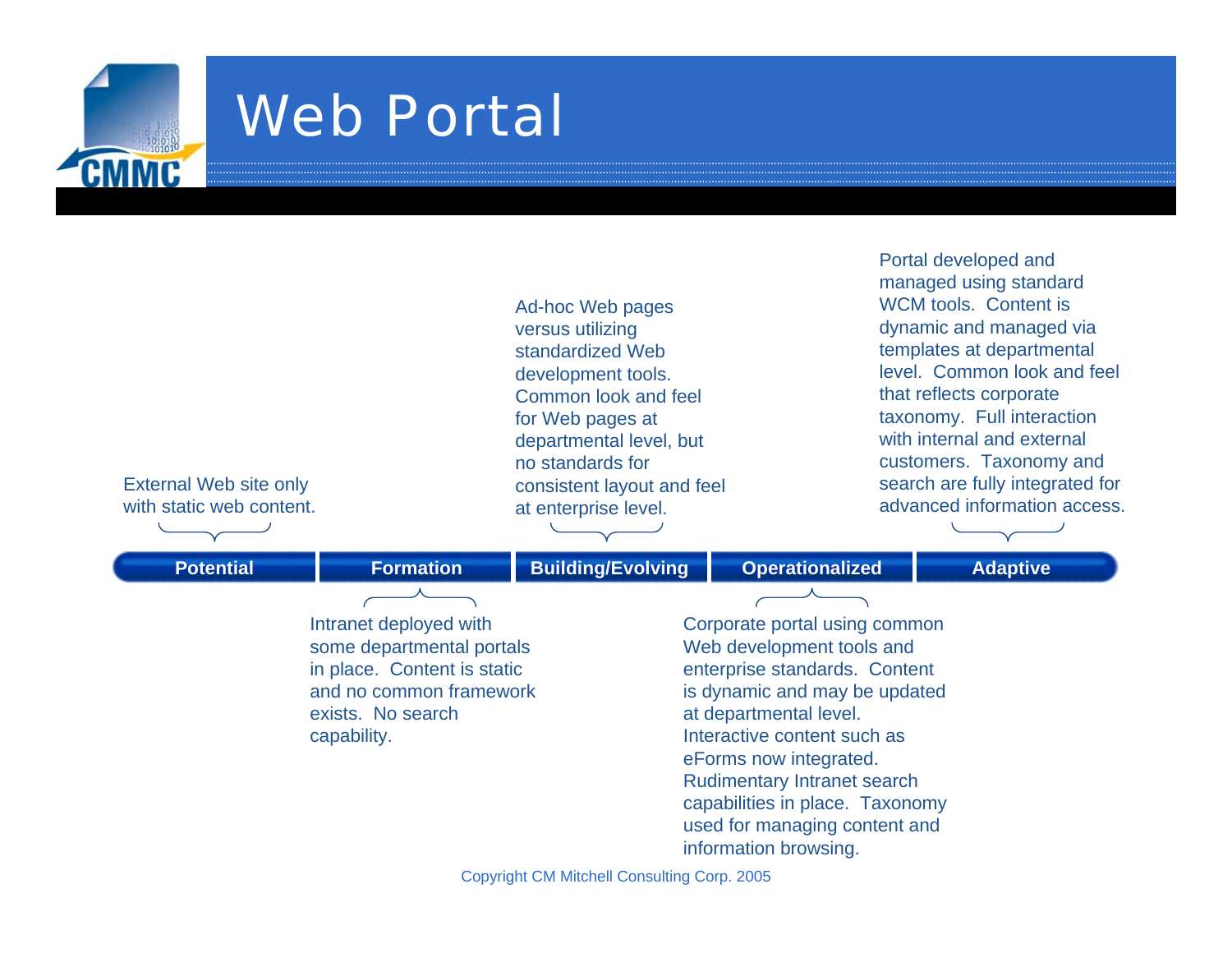

# Enterprise Focus

- } Classification / Taxonomy
- **Enterprise Search**
- } Governance, it's not just for IT…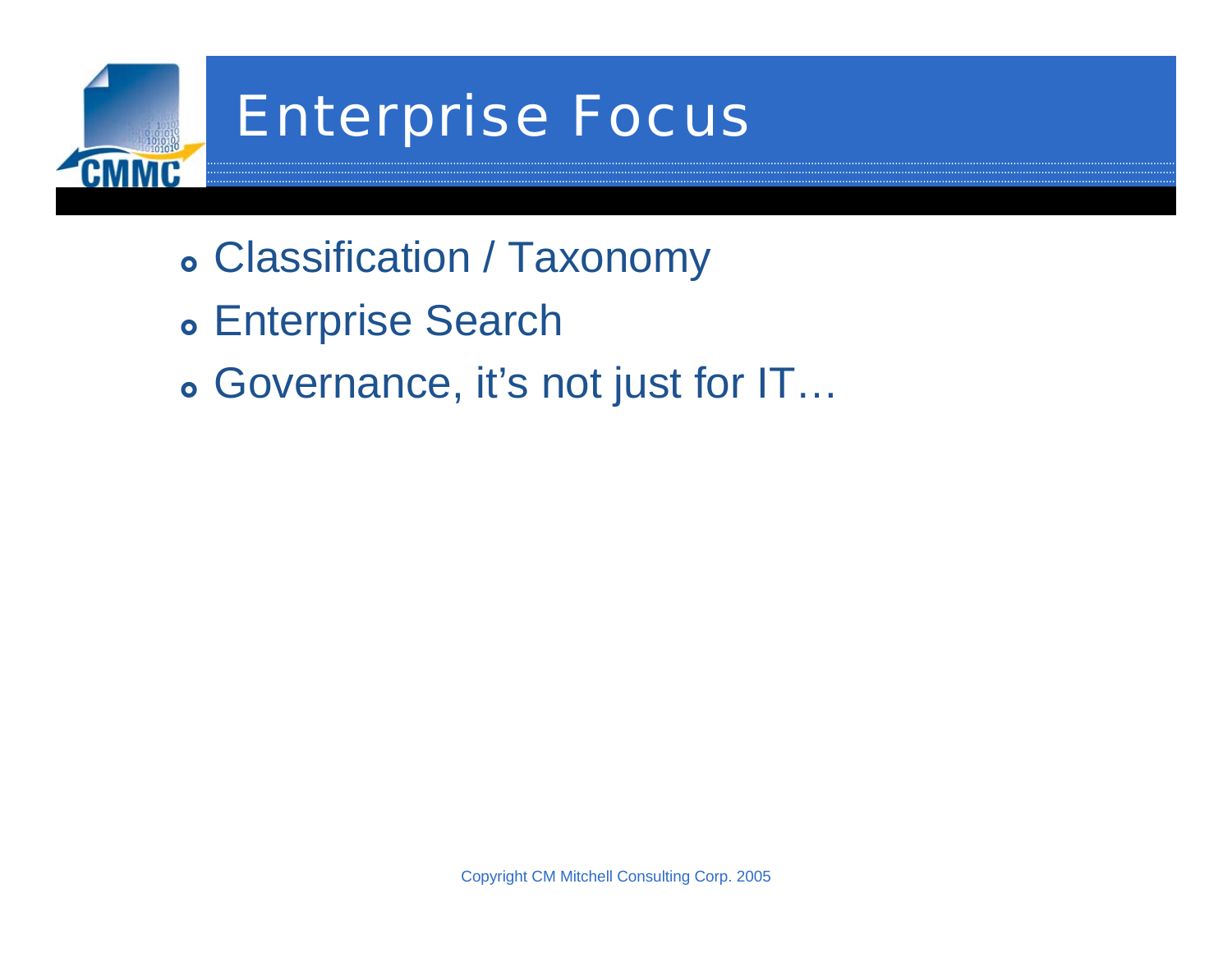

## Taxonomy / Classification

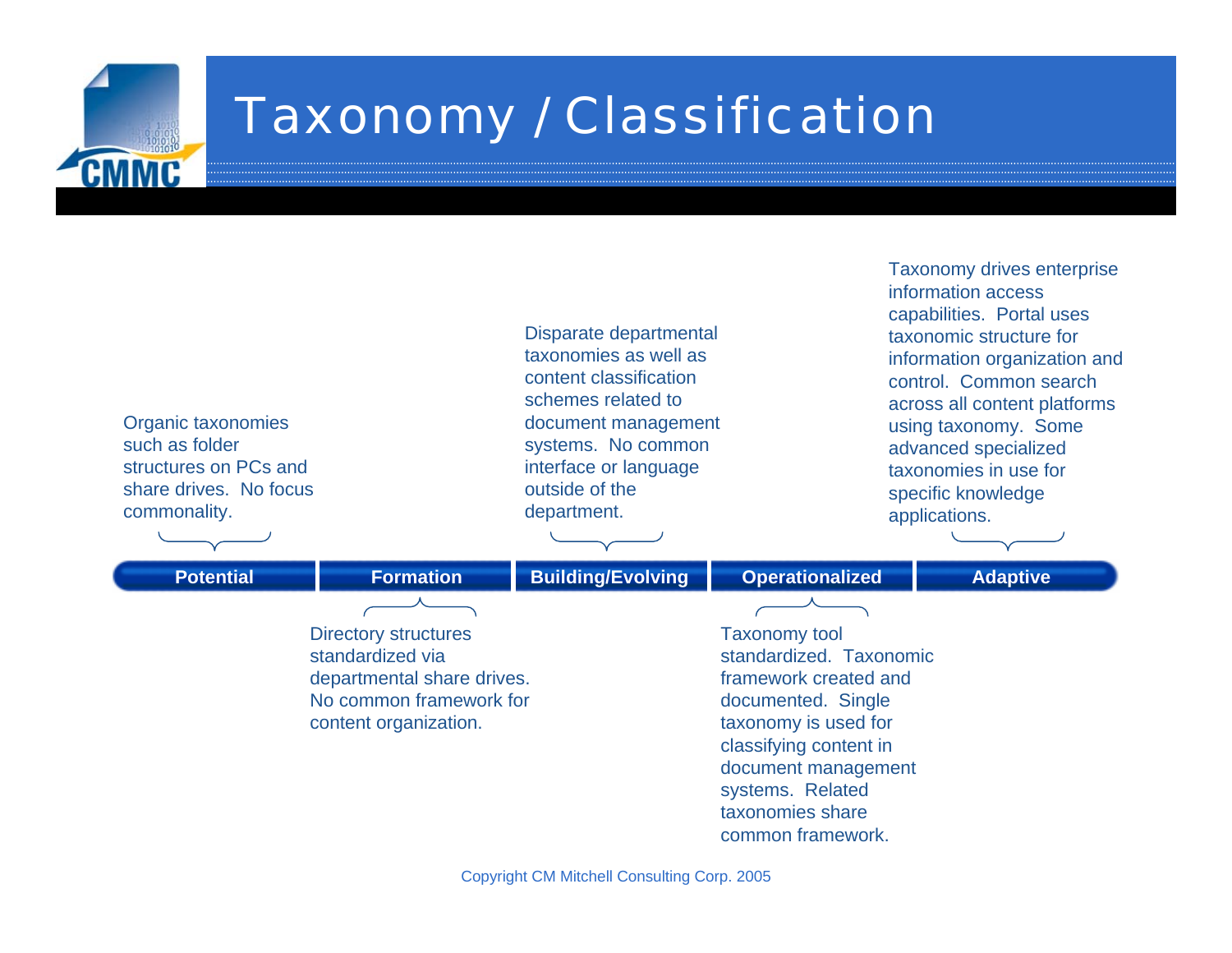

#### Enterprise Search

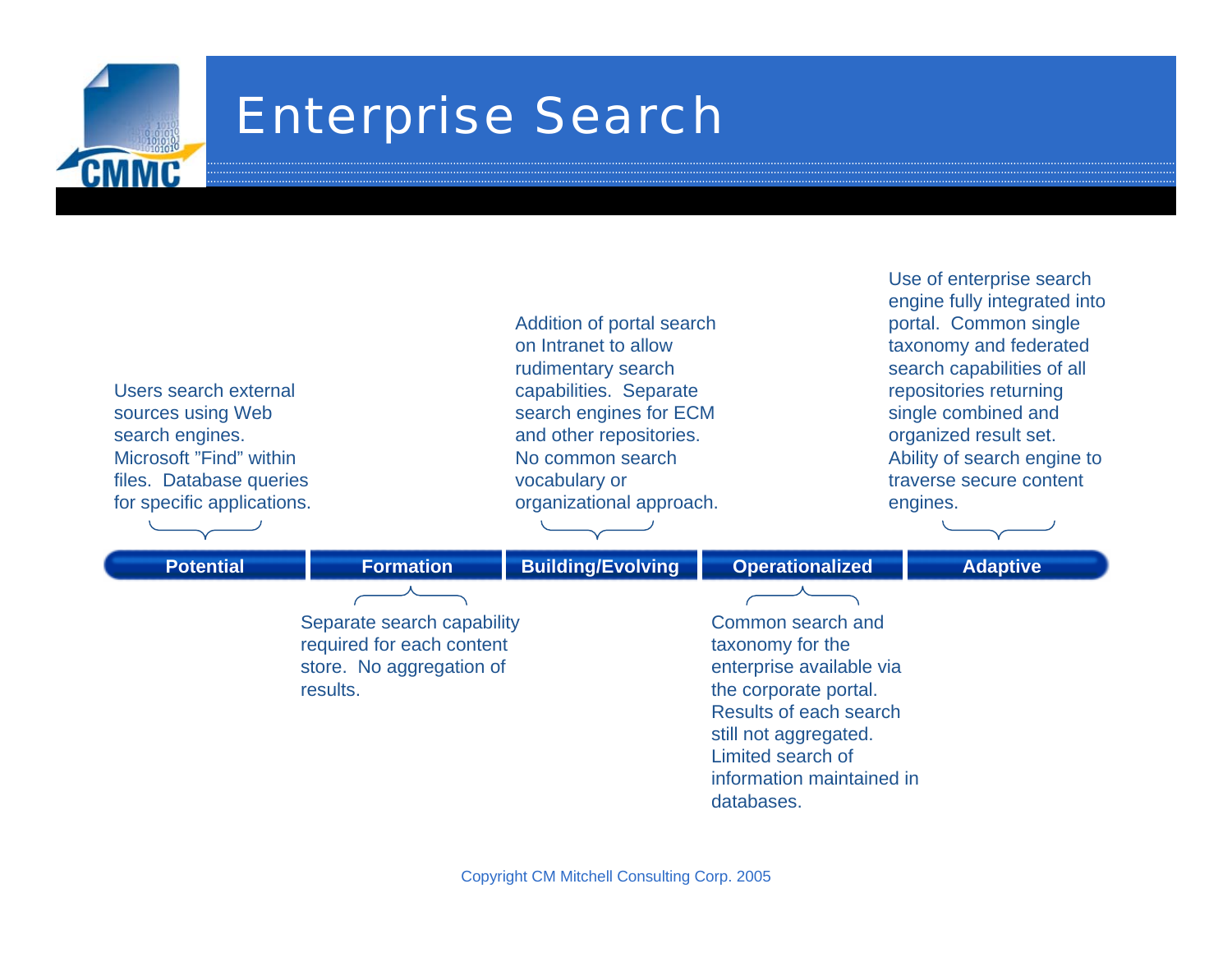

#### Content Governance